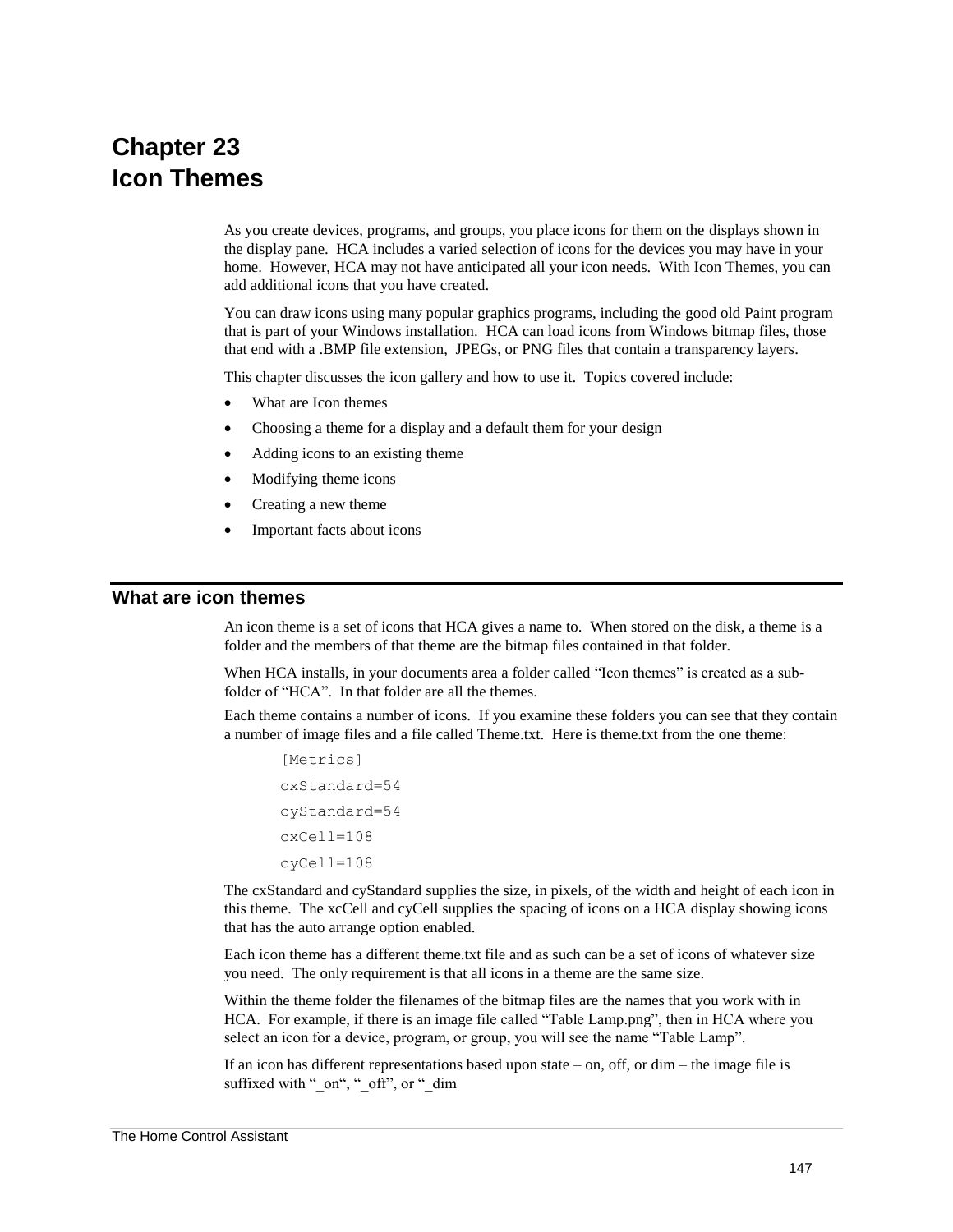## **Choosing a theme for a display and a default theme for your design**

| "Down Hallway" Properties                                                                                    |                         |    | $\sim$ |
|--------------------------------------------------------------------------------------------------------------|-------------------------|----|--------|
| Name   Control Interface Color and Theme   Background Image   Icon   Display   Schedule   References   Green |                         |    |        |
| Development Interface                                                                                        |                         |    |        |
| Icon theme: Theme 54 54<br>$\mathbf{v}$                                                                      |                         |    |        |
|                                                                                                              |                         |    |        |
|                                                                                                              |                         |    |        |
|                                                                                                              | C Use default colors    |    |        |
| <b>LED Bulb</b><br><b>Florescent Light</b>                                                                   | C Use configured colors |    |        |
|                                                                                                              |                         |    |        |
|                                                                                                              | Set Background Color    |    |        |
|                                                                                                              | Set Label Color         |    |        |
|                                                                                                              |                         |    |        |
| Control Interface                                                                                            |                         |    |        |
| Icon theme:<br>Theme_110_110                                                                                 |                         |    |        |
|                                                                                                              |                         |    |        |
|                                                                                                              | C Use default colors    |    |        |
|                                                                                                              | C Use configured colors |    |        |
|                                                                                                              |                         |    |        |
|                                                                                                              | Set Background Color    |    |        |
|                                                                                                              | Set Off Label Color     |    |        |
| Living Room<br><b>Dining Room</b>                                                                            | Set On Label Color      |    |        |
|                                                                                                              |                         |    |        |
|                                                                                                              |                         |    |        |
|                                                                                                              |                         | OK | Cancel |
|                                                                                                              |                         |    |        |

Each folder in HCA shows icons from a selected theme. To select the theme for a display, open the properties for the display and choose the Color and Theme tab.

All you need do to change the theme for this display is to select a different theme name.

To change the default theme used by HCA for all new displays created, select from *HCA Options* the Color and Theme tab:

| <b>Home Control Assistant Options</b>              |                                                  |                                                                    | $\mathbf{x}$                              |
|----------------------------------------------------|--------------------------------------------------|--------------------------------------------------------------------|-------------------------------------------|
| Color and Theme<br><b>Client Server</b><br>Startup | Control Interface<br>Design Pane<br>Display Pane | Visual Programmer<br>Hardware                                      | Extra<br>Advanced<br>Legacy               |
| Development Interface                              |                                                  |                                                                    |                                           |
|                                                    |                                                  | Default Icon theme:                                                |                                           |
|                                                    |                                                  | Theme_110_110_G<br>$\overline{\phantom{a}}$                        | Apply to all folders, rooms, and displays |
|                                                    |                                                  |                                                                    |                                           |
|                                                    |                                                  |                                                                    |                                           |
| <b>LED Bulb</b>                                    | <b>Florescent Light</b>                          | Default Background Color                                           |                                           |
|                                                    |                                                  | Default Label Color                                                |                                           |
|                                                    |                                                  |                                                                    |                                           |
| Control Interface                                  |                                                  |                                                                    |                                           |
|                                                    |                                                  | Default Icon theme:<br>Theme_110_110_G<br>$\overline{\phantom{a}}$ | Apply to all folders, rooms, and displays |
|                                                    |                                                  |                                                                    |                                           |
|                                                    |                                                  |                                                                    |                                           |
|                                                    |                                                  | Default Background Color                                           |                                           |
| Living Room                                        | <b>Dining Room</b>                               | Default Off Label Color                                            |                                           |
|                                                    |                                                  | Default On Label Color                                             |                                           |
|                                                    |                                                  |                                                                    |                                           |
| <b>Reload All Themes</b>                           |                                                  |                                                                    |                                           |
|                                                    |                                                  |                                                                    |                                           |
|                                                    |                                                  |                                                                    | OK<br>Cancel                              |

In addition to selecting the theme for all new displays, you can apply the theme to all existing displays using the *Apply to all folder, rooms, and displays* button.